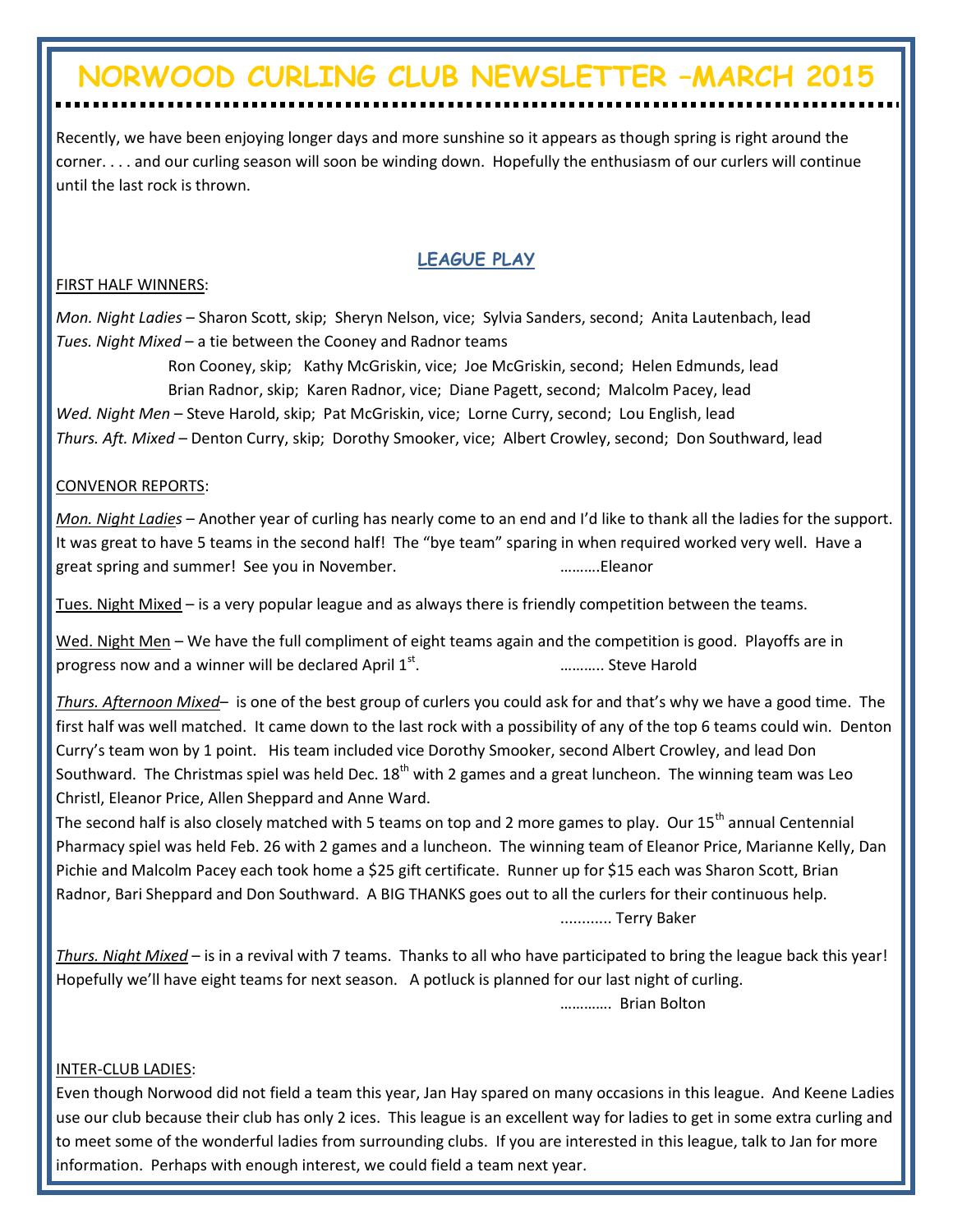#### KAWARTHA MEN'S LEAGUE:

We send 3 teams each week to play and one or two teams in the bonspiels. Our final game is on March 17<sup>th</sup> and we are looking forward to the final bonspiel on March  $25<sup>th</sup>$ . Our teams have had a good season and should end up in the top three. Nine teams in the Kawartha League agree that 'Norwood has the best ice in the area'. It is faster and more true with all sheets being equal. What a compliment to our ice-maker, Denton!

…………… Mac Danford

#### MONDAY MORNING STURLING CURLING:

This is a new activity organized by Gord Montgomery for the men at a cost of \$5/person/game. Each Monday 10 to 16 men enjoyed this unique way of curling with 2 persons on a team. For those of you who are not familiar with Sturling Curling, one member of each team stays at the end of the rink. The 2 delivering players alternately deliver 6 stones each per end, while their teammate skips that end. Then the roles are reversed and their partners deliver the stones back. No stones may be removed from play prior to delivery of the fourth stone of each end. What a great way to "fine tune" your curling skills! Gord is planning to organize this activity again next year.

### **YOUTH CURLING**

#### KIDS PROGRAM:

Sherry Wilson very capably provided instruction for 35 children for nine weeks starting Jan 5<sup>th</sup>. It was a successful season ending with a banquet on March 2<sup>nd</sup> at which awards were presented to the Top Team of Josh Hanley, Silas Hubert, Avery Page and Adriann Fluke. The Runner Up team was Crawford Moore's team.

Outstanding Curlers were: Girls – Sarah Wilson and Avery Page; Boys – Nolan Fluke and Dawson Baptie.

Sincere appreciation to Sherry for her dedication over the past years organizing for and instructing the youth from public school to high school age. She has given them the opportunity of good basic skills and knowledge of the game of curling. These young people are potentially the future of the Norwood Curling Club.

Sherry is retiring from teaching curling due to family and work commitments so if anyone is interested in teaching or helping with next year's youth program, please contact an executive member.

GEORGE CARDWELL MEMORIAL FAMILY FUNSPIEL: was held Sat. February 7<sup>th</sup>. This bonspiel gives the Junior curlers of the club a chance to practice what they have learned in instructional classes as well as experiencing a bonspiel. Teams comprised of 2 adults (family or friends) and 2 junior curlers competed in two games.

The winning team was skipped by Fred Veldhuyzen and included his daughter Eve and Avery Page and her father Corey. Frances Cardwell (George's wife) and Larry Sullivan (president of the club) presented the trophy. The second place team skipped by Jodi Dejong included her grandson Jackson Burton and Anita Lautenbach and her daughter Haley. Chloe Burton was the team's mascot.

#### HIGH SCHOOL TEAMS:

Sherry was also instrumental in getting the Girls and Boys Curling program revived at NDHS. With help from Raeburn and Pat and other members there is a good interest from the students at this time. Recently, Norwood sent a Girls and a Boys team to the Kawartha High School curling championship at Omemee. The girls played their best and the boys earned a berth in the COSSA playdowns by winning the B Division against a team from Cobourg. The Boys travelled to Stirling for COSSA where they played 3 games before they were eliminated. Congrats to the team: Kyle McGriskin, skip; MikeBurtt, vice; Jake Bennett, second; and Hayden Baptie, lead. Good luck to you all next year!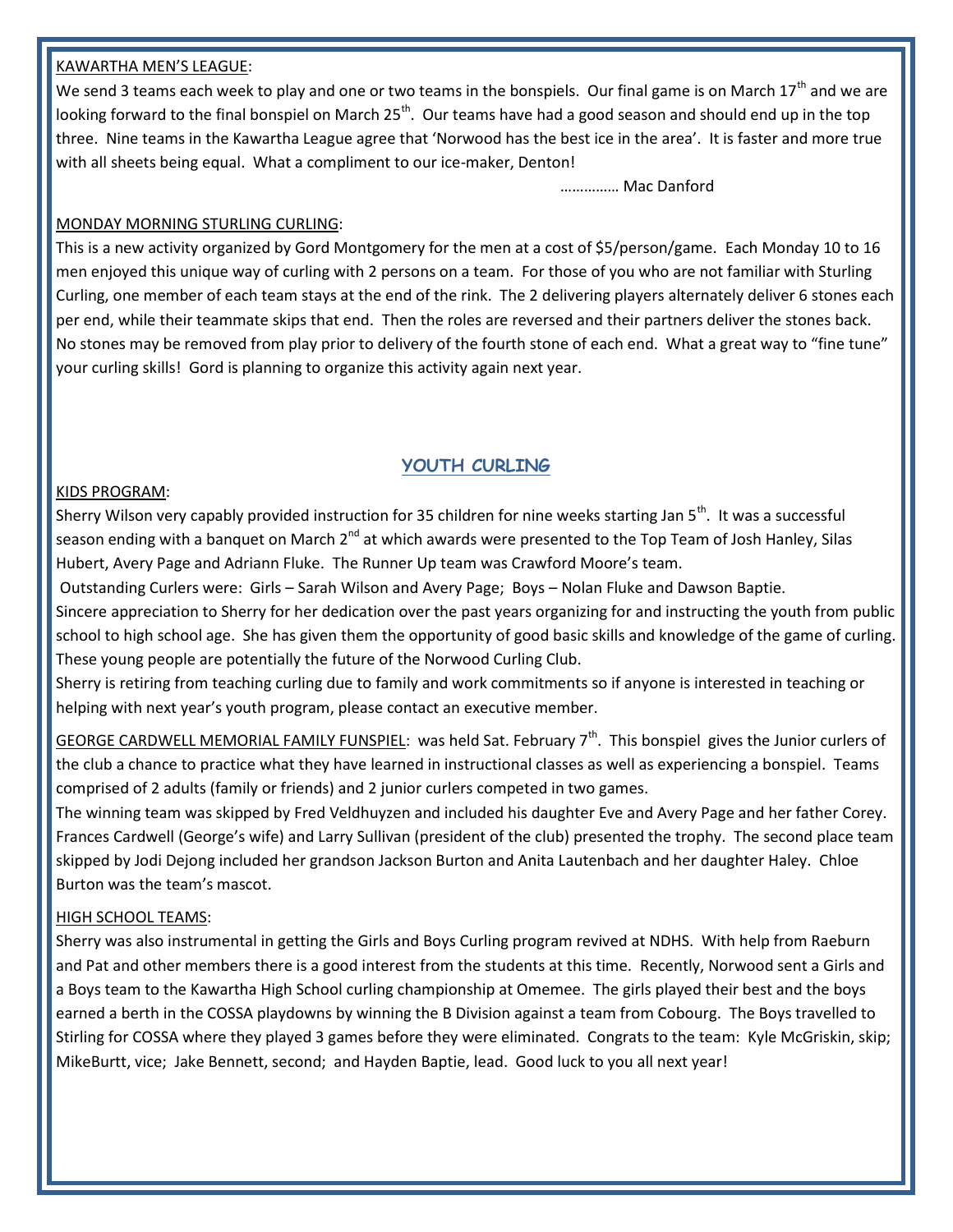## **PAST EVENTS**

#### CURL FOR KIDS:

This annual bonspiel is organized by Bruce and Marilyn Wharram and Family in memory of Tammy Wharram and hosted by our club. The spiel is held to support Camp Oochigeas which provides "kids with cancer and kids affected by childhood cancer an opportunity for growth through fun and enriching experience".

A total of 16 teams participated in the 2-draw 3-game event with many of our own members participating. Congratulations to the Wharram's on another very successful spiel! Best wishes for the 25<sup>th</sup> spiel next year!

*A Draw Winners:* Andy Muir, Wes O'Brien, Kate Clark, Jordan O'Brien *Runners Up A Draw:* Andy Crowell, Doris Stephens, Terry Stephens, Sheila Crowell *Winners of B Draw:* Paul Cole, Lois McLeod, Glenn McLeod, Ed McGriskin *Runners Up B Draw:* Eric Mendum, Jeff Buchanan, Melanie Cannons, Rob Scott *Winner of Closest to the Button* was Ron English.

#### J.J. STEWART OPEN MIXED SPIEL:

On Jan. 31, 2015 14 teams competed in the annual JJ Stewart Motors Mixed bonspiel! A great day was had by all! I would like to thank all of our curlers for participating! We had rinks visiting from Keene, Campbellford and Peterborough as well as our local members.

Special thanks to JJ Stewart Motors for their support of this annual spiel! A delicious lunch was prepared by volunteers and members between draws. Special thanks to Sandy Bruce and Marianne Kelly for their wonderful soups! Results from the early draw ....

1<sup>st</sup> was the rink of Dan Selby, Sandy Bruce, Don Bruce and Amber McGriskin

2<sup>nd</sup> was Trevor Brewer's rink.

3<sup>rd</sup> was a tie between Larry Sullivan's rink and Ron Cooney's rink.

Second draw results ....

1<sup>st</sup> was the rink of Deb Richardson, Lee Richardson, Paul Cole and Cory Gilmer.

2<sup>nd</sup> was Nick Nickson's rink.

3<sup>rd</sup> was Denton Curry's rink.

Again I would like to thank all of our volunteers, cooks, bartenders etc. Who gave up part of their day to make this event such a success!

Sincerely,

Brian Radnor, Spiel Co-ordinator

#### <u>GUYS vs GALS IN-CLUB SPIEL Feb. 14<sup>th</sup>:</u>

Thanks to Gord and Eleanor for organizing this competitive funspiel once again! Four men's teams competed against 4 ladies' teams in this annual battle of the sexes. The ladies were allowed 2 'handicap' stones per game if they wished. It made for some challenging curling but in the end the Guys "squeaked" by the Gals in total points.

FARMER'S SPIEL Feb 21<sup>st</sup>: was hosted by the Norwood club and organized by Paul Cole and Pat McGriskin. The aim of the organizers is to have as many curlers with a connection to agriculture as possible. Many curlers were from Campbellford and Norwood clubs and as far away as Omemee and Lindsay.

First Place went to the team of Wendy Hale, Wayne Warner, Marie Glover and Brad Rylott.

In 2<sup>nd</sup> place was Wayne McComb's team. Terry McNeely's team was third.

Thanks to Paul and Pat for renting the club facilities for this spiel!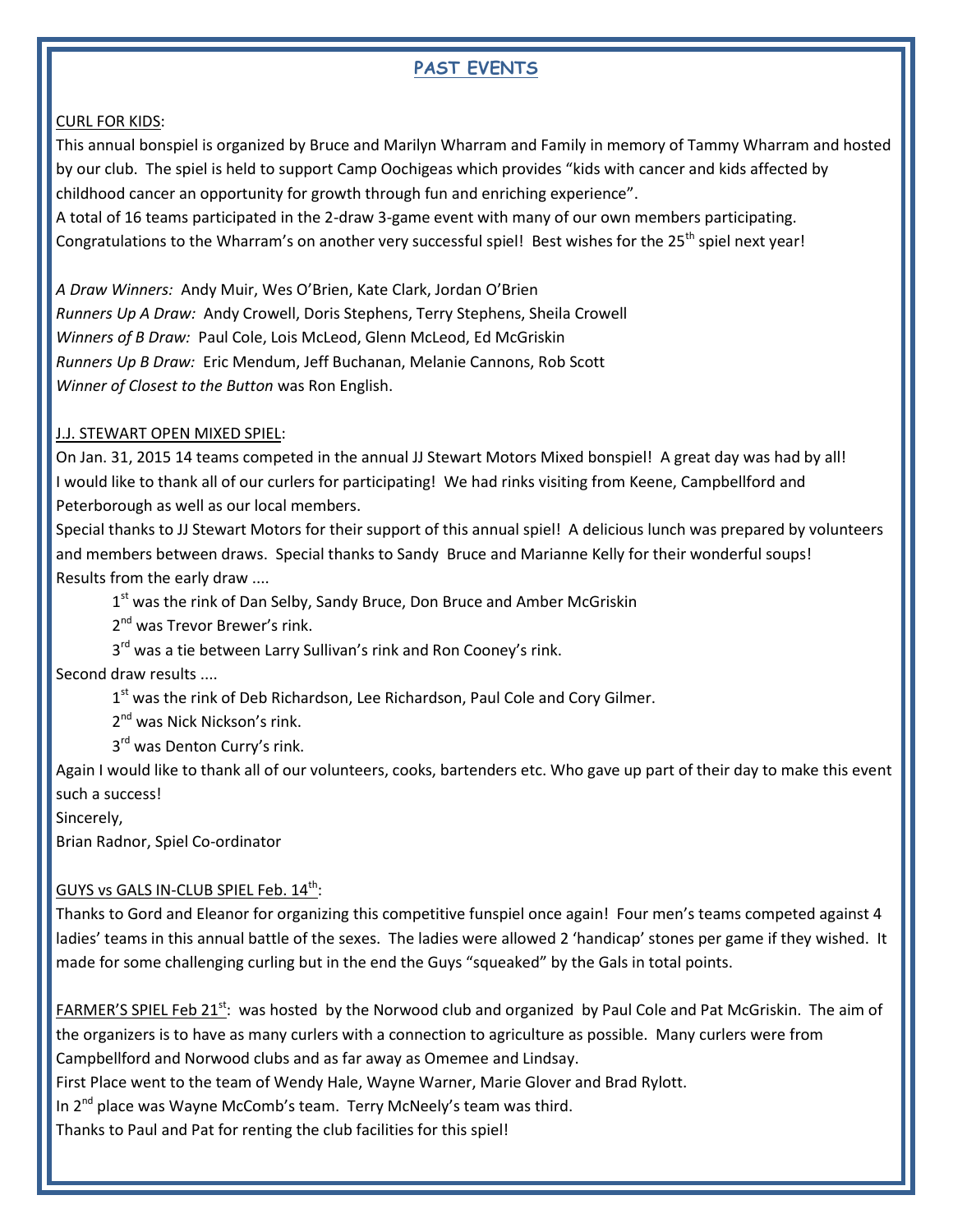BRIER PARTY Sunday March 8<sup>th</sup>: began at 3 p.m. with Sturling Curling organized by Gord and Sandy. Twelve teams took part in the 2 man/team games. What a great way to practice 'draw weight' and 'take-outs'.

Following the curling a delicious spaghetti dinner (cooked up by President Larry) was enjoyed by all while watching the final Brier game on TV. Thanks to all who supported this event.

LADIES SPRING FEVER OPEN SPIEL March 18<sup>th</sup>-16 teams competed in this annual bonspiel. Teams from Peterborough, Lakefield, Marmora, Campbellford, Colborne, Omemee, Ennismore and Norwood participated.

The winner of the "B" Draw and Overall Winner was the team of Doris Nickson, Janet Schmidt, Joy Wilson and Helen Davidson from Peterborough Curling Club. The runner-up team in the "B" Draw was the team of JoAnne Graham, Carol Kidd, Sharon Cooper, and Darlene Hockaday from the Lakefield Curling Club.

The winner of the "A" Draw was the team of Helen Litvin, Kathy Armstrong, Cathy Sandy and Ginny Ryall from Peterborough Curling Club. The runner-up was the team of Lisa Kannako, Jane Reid, Pat Bennett ad Deb Pollack, also from Peterborough Curling Club.

Anita Gutteridge and Jean Croskery won the gift baskets donated by Foodland, and Pat Burnside and Tracey Klompmaker won 'the draw to the button' contests.

Many Norwood Curling Club members assisted in the success of this bonspiel through contributions of food and generous donations to the Silent Auction Table. Special thanks goes to those who created the decorations, worked in the kitchen, served in the bar and worked cheerfully all day: Lori Sullivan, Ron English, Angela Hook, Sheila Crowell, Doris Stephens, Terry Stephens and Mary Hay. ……………… Jan Hay , convenor

## **COMING EVENTS**

MAPLEFEST BONSPIEL March 20<sup>th</sup>& 21<sup>st</sup> – will be in progress or completed at the time of you reading this. Thanks to all participants (24 teams) and volunteers who helped to make this final bonspiel a success.

ANNUAL MEETING Wed. April 15<sup>th</sup> – for the Norwood Curling Club and the Centennial sports Complex will be held at 7 p.m. at the Club Room. All members are cordially welcomed to attend and participate in discussion of business as presented. The election of officers for the 2015 – 2016 executive will take place as well. **All positions** will be open for nominations so please consider becoming involved in the next executive.

## **FUNDRAISING PROJECTS**

*Fundscrip Gift Card Program* is an on-going project to raise money for the club. When individuals purchase gift cards, 2% to 10% of the purchase value of the cards can be earned for the club. It's an easy way to raise some extra funds for the club! Contact Mary at 705-295-6505 for more information.

*Community Care Diners Dinner* – the executive made the decision to cater to the May 12th dinner at the curling club room. Food donations and kitchen help will be required. Please let Wendy know if you are able to help out.

*Annual Golf Tournament* will be held June 20, 2015 at the Salt Creek Golf Course, Norham. For more information or to enter a team, call Eleanor at 705-696-2833

Contact an executive member if you have an idea for a fundraiser. \*\*\*\*\*